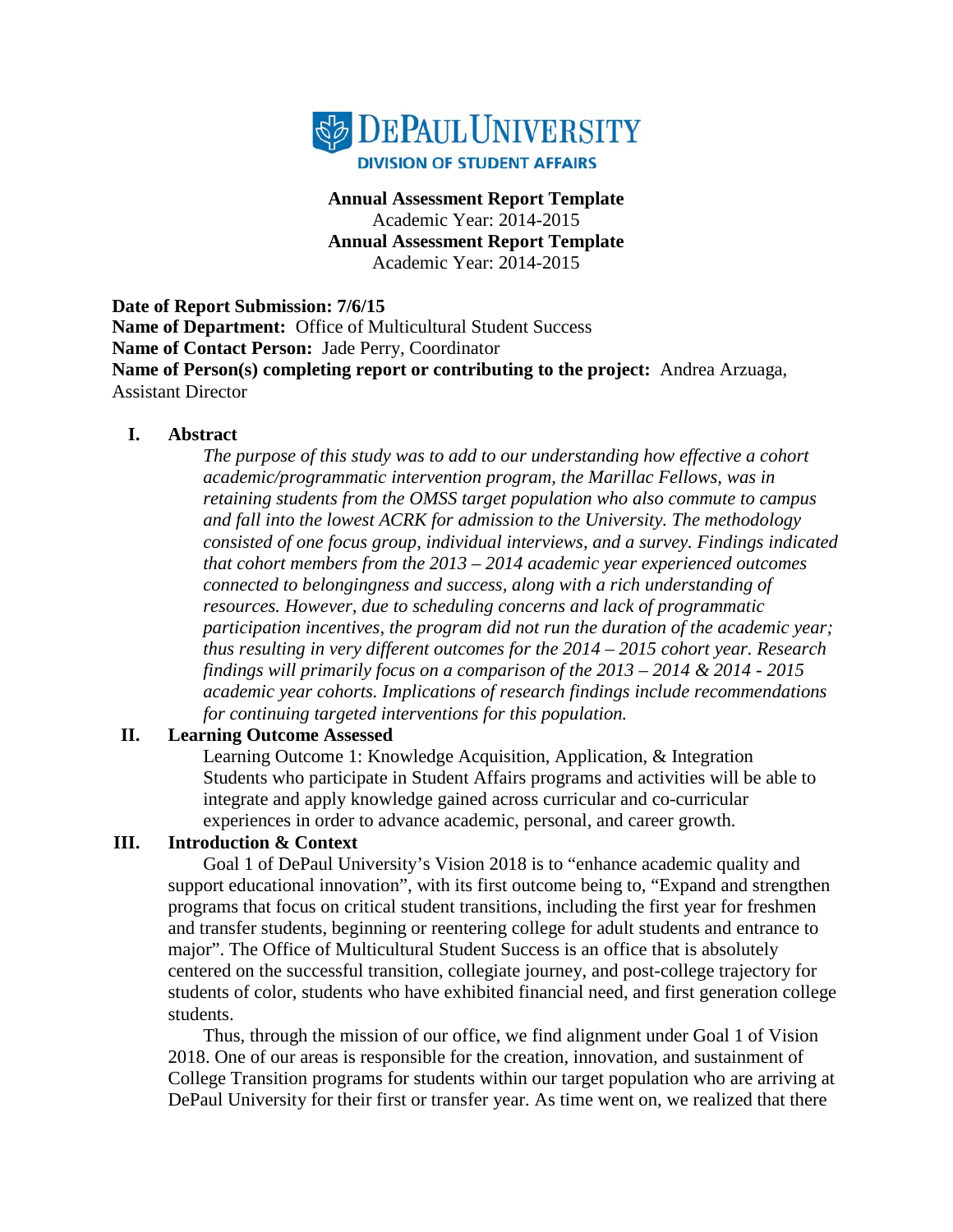were intersections in the demographics of our target population and that there was another group that we knew needed to be served in their college transition: first year students in our target population who were commuters and fell into the lowest ACRK for admission to the University.

In OMSS, we are always assessing risk factors with the help of our partners in IRMA, so that we can create effective student success programs for the students that would benefit the most. Thus, the Marillac Fellows program seemed to be a great addition to the OMSS office initiatives, in alignment with Goal 1 of Vision 2018.

Early theoretical research on student persistence began with Vincent Tinto's study on the issues of dropout among college students in universities. Tinto used Durkheim's theory of suicide and cost-benefit analysis to develop reasons for dropout among college students. Tinto creates "a conceptual Schema for Dropout from College" addressing key factors related to student dropout on college campuses (Tinto 1988, 95).

During the late 90s, Tinto conducted a qualitative and quantitative study at Seattle Central Community College. In his research, he concluded that "it was evident that participation in a collaborative or shared learning group enables students to develop a network of support[…]that helps bond students to the boarder social communities of college while also engaging them more fully in the academic life of the institution" (Tinto, 1988, 613). According to Tinto, "when students are involved with the idea of learning, academically [and] socially, the more they become involved with their personal learning experiences" (Tinto, 1997). As a result, Tinto declared that the breakdown of the academic and social barriers will lead to increased student persistence.

Tinto's early research provides a framework that focuses on social integration and creating safe spaces where students connect their life experiences to university culture (academic and social experience of a university). It is critical for first-generation, lowincome and students of color to connect their life experiences with what they learn from staff, faculty and peers so that these students will be more likely to persist through college. Thus, the Marillac Fellows program seeks to serve these students who benefit most from the cohort / collaborative learning group and environment, in classes that will assist them with their curricular outcomes, and in facilitating activities that will assist them with personal growth during their college transition.

Through this project, we hypothesized that participation in the Marillac Fellows Program would lead to higher overall academic achievement and solid college transition as compared to students of similar populations, academic ranking, and residential status who choose not participate in the Marillac Fellows Program. In addition, completing an assessment project on this particular initiative would allow us to show the programmatic outcomes in the Marillac Fellows program that are consistently being addressed, show us areas that we need to strengthen, and allow us to compare / contrast the experiences of our target student population and in our particular cohort years.

This year, due to scheduling concerns and lack of programmatic participation incentives, the program did not run the duration of the academic year. Thus, students from the 2013 – 2014 Marillac Fellows group benefitted from a very different, tighter knit cohort model than the 2014 – 2015 cohort. This resulted in a lack of participation and in eventual discontinuation of the program as prescribed by our academic partners. Thus, the implications of the research findings from this assessment project will help us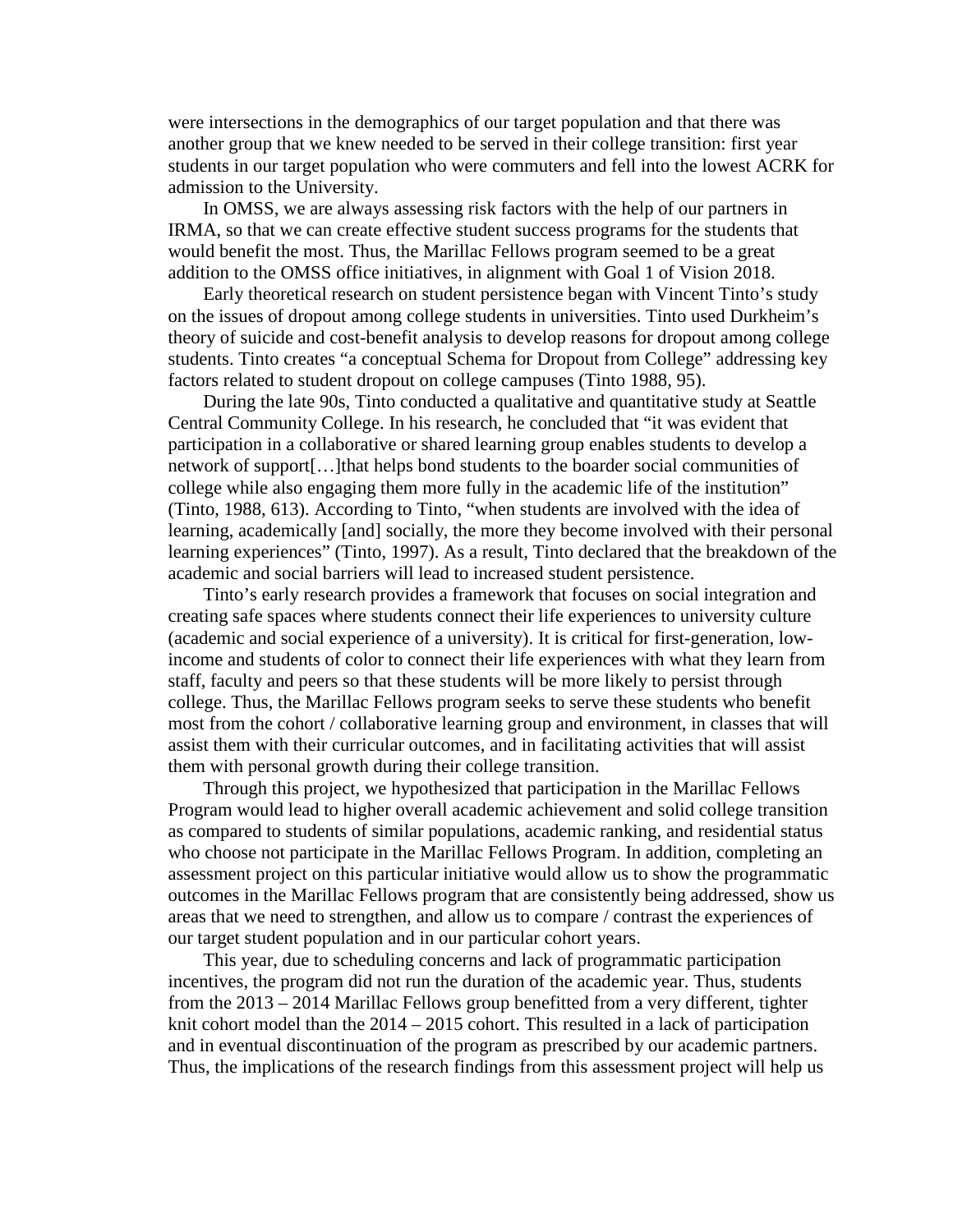compare both cohorts, look at what worked, and sheds some light on the primary ways that we can support students within this demographic.

## **IV. Data Collection & Methodology**

*How did you collect evidence to determine whether or not the learning outcomes are being achieved?* 

- Student learning was measured using focus groups for current and former participants in the Marillac Fellows program, surveys for the current Marillac cohort, and academic achievement data, including credit hours attempted and earned along with GPA achieved. When current cohort members did not attend scheduled focus groups, we invited them to 30-minute individual interviews.
- We hoped to assess 19 undergraduate, first year students from the Chicagoland area who have an Academic Ranking of 1 or 2 and commute to the DePaul campuses and commuter students with an Academic Ranking of 3 who are 1st generation students. We were able to collect academic achievement data on all students. Two students completed the available online survey and two students scheduled individual interviews. Five participants in the 2013-14 cohort of Marillac Fellows participated in a focus group to discuss how the program shaped their understanding of their success at DePaul as they prepared to complete their second year at DePaul University.

*How was the evidence you collected analyzed? Please explain:*

- Data was analyzed by Jade Perry, OMSS Coordinator.
- Primary data (focus group) and secondary data (interviews / surveys) were coded for themes that aligned with the chosen learning outcome: Knowledge Acquisition, Application, & Integration. We assessed the ability "to apply & integrate knowledge gained in co-curricular experiences" that would advance their academic growth during their college transition process and their personal growth / peer to peer connection. In addition, we ran success metrics for all 19 students involved in this academic cohort of the Marillac Fellows program, in order to see if success metrics were being met.

# *How was consent obtained? Please include:*

- Survey invitation was sent out to the academic cohort of 2014-2015 which included clear language which let students know that participation was optional.
- The Marillac Fellows Focus Group for the cohort of  $2013 2014$  was conducted on Thursday, April  $16<sup>th</sup>$ , 2015 and group facilitators explained:
	- o The nature of the assessment project
	- o Optional participation for each question and for the focus group, overall
- All identifying information about individual participants were stripped (and this was explained to the members of the focus group in advance), thus students felt more free to offer honest feedback.

# **V. Data & Results**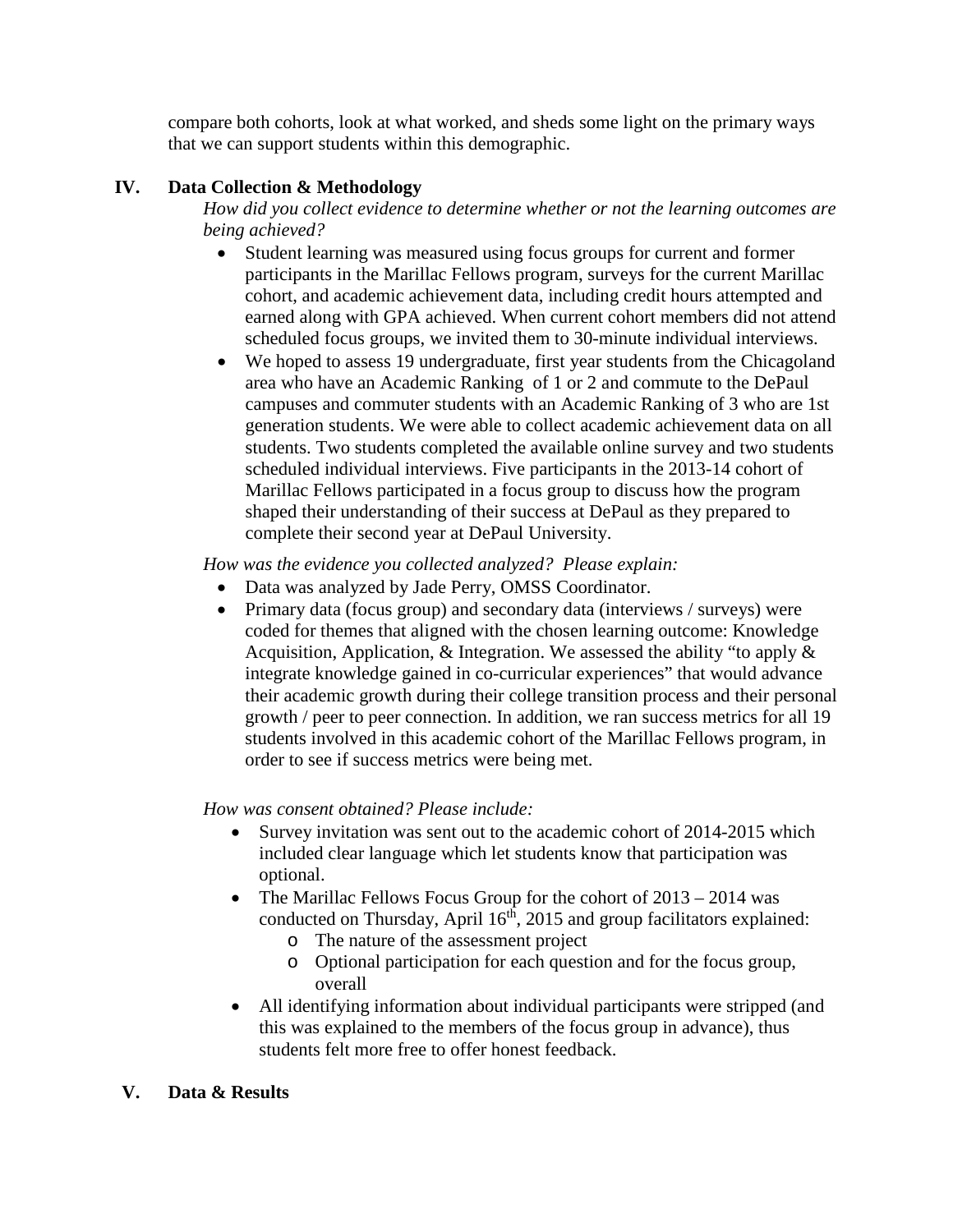*What are the results of this assessment project?* 

- Phase 1 of Data Collection (Qualtrics Survey):
	- o Invited participants: 18 fall, 11 Winter
	- o Actual participants: 2 Fall, 5 Winter
	- Phase 2 of Data Collection (Individual Interviews):
		- o Invited participants: 11
		- o Actual participants: 2
	- Phase 3 of Data Collection (Focus Group, 2013 2014 Cohort for Comparison)
		- o Invited participants: 11
		- o Actual participants: 5
- Relevant participant demographic information (gender, race/ethnicity, year in school, etc.)
	- o Phase 1: All 18 participants were invited. 12 identified as female, 6 identified as male. 10 participants identified as Latino/a, 7 as African-American, and 1 as White. All are in their first year at DePaul University.
	- o Phase 2: All 18 participants were invited. 12 identified as female, 6 identified as male. 10 participants identified as Latino/a, 7 as African-American, and 1 as White. All are in their first year at DePaul University.
	- o Phase 3: All students were in their sophomore year at DePaul University. 4 identified as women, 1 identified as male.

## **Results:**

Marillac Fellows had the opportunity to engage in academic courses as a cohort (as available), in addition to extracurricular outings which would add to their personal growth. Due to logistics, scheduling, and participation conflicts outside of the locus of control for the Office of Multicultural Student Success, we found that the  $2013 - 2014$  cohort & the  $2014 - 2015$  cohorts had two vastly different experiences with the Marillac Fellows program. Thus, we will present the data from Phase 3 (Focus Group) first, in order to highlight the difference in experiences. Then, we present data from Phase 2 (Individual Interviews) and Phase 1 (Surveys). In order to retrieve the most information, we have also run success metrics (GPA, credit hours attempted versus earned) for all 19 students who signed up for the 2014 – 2015 Marillac Fellows Program for further context. After presenting the data, we will transition into the implications and discuss the ways that we might ensure each cohort has a similar experience, which addresses our chosen learning outcome.

## **Data Collection Phase 3**

# **Part A: Fostering Successful Transitions through Academic Growth (curricular / cocurricular)**

**I.** Identifying academic resources for academic success: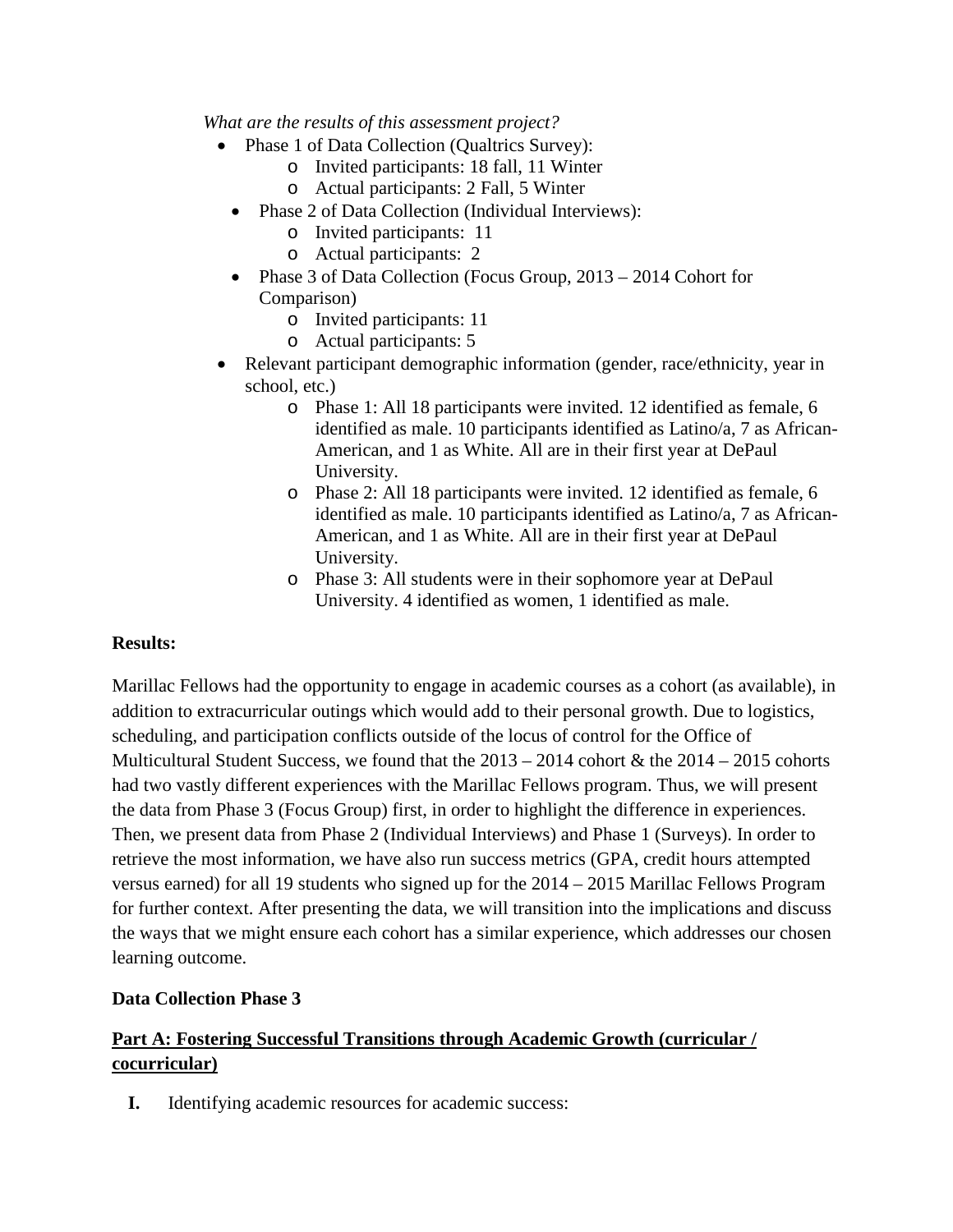- **a.** 100% of focus group participants self-reported that their ability to identify campus resources for academic success ranged from Good to Very Good.
- **II.** Academic support services used in the 2014 2015 academic year by Marillac Fellows  $(2013 - 2014)$  cohort

| <b>TRIO</b> Programs                             |
|--------------------------------------------------|
| <b>Career Center</b>                             |
| Library                                          |
| Women Empowered*                                 |
| <b>Student Leadership Institute</b>              |
| Study Jams Initiative*                           |
| $\sim$ $\sim$ $\sim$ $\sim$ $\sim$ $\sim$ $\sim$ |

*\*indicates an OMSS initiative*

- **III.** Identifying academic barriers
	- **a.** 100% of participants self-reported that their ability to identify academic barriers was Very Good
- **IV.** Barriers faced during the 2014 2015 academic year:

Financial assistance barriers Scheduling as a commuter student:

- late hours on campus - early hours arriving to campus - less motivated to come to campus when classes are not in session - less time for community building at DePaul University

Work schedule conflicts

The majority of participants in the focus group pointed to their status as a commuter student to also include issues with scheduling and balancing work, classes, and extracurricular activities. This is consistent with the primary reason that OMSS launched an initiative for commuter students with low academic ranking.

## **Part B: Fostering Successful Transitions through Personal / Peer Growth**

- **I.** All student participants indicated that they were confident extremely confident in connecting with their peers from the Marillac program for academic and social support.
- **II.** Most participants indicated that their ability to identify out of classroom activities that contribute to their success at DePaul was Fair to Very Good, given the barriers.
	- o *"I'd like to get more active…"*
	- o *"I'd say fair to good because I work on campus…"*
	- o *"I work three jobs… it's hard to find things with work…"*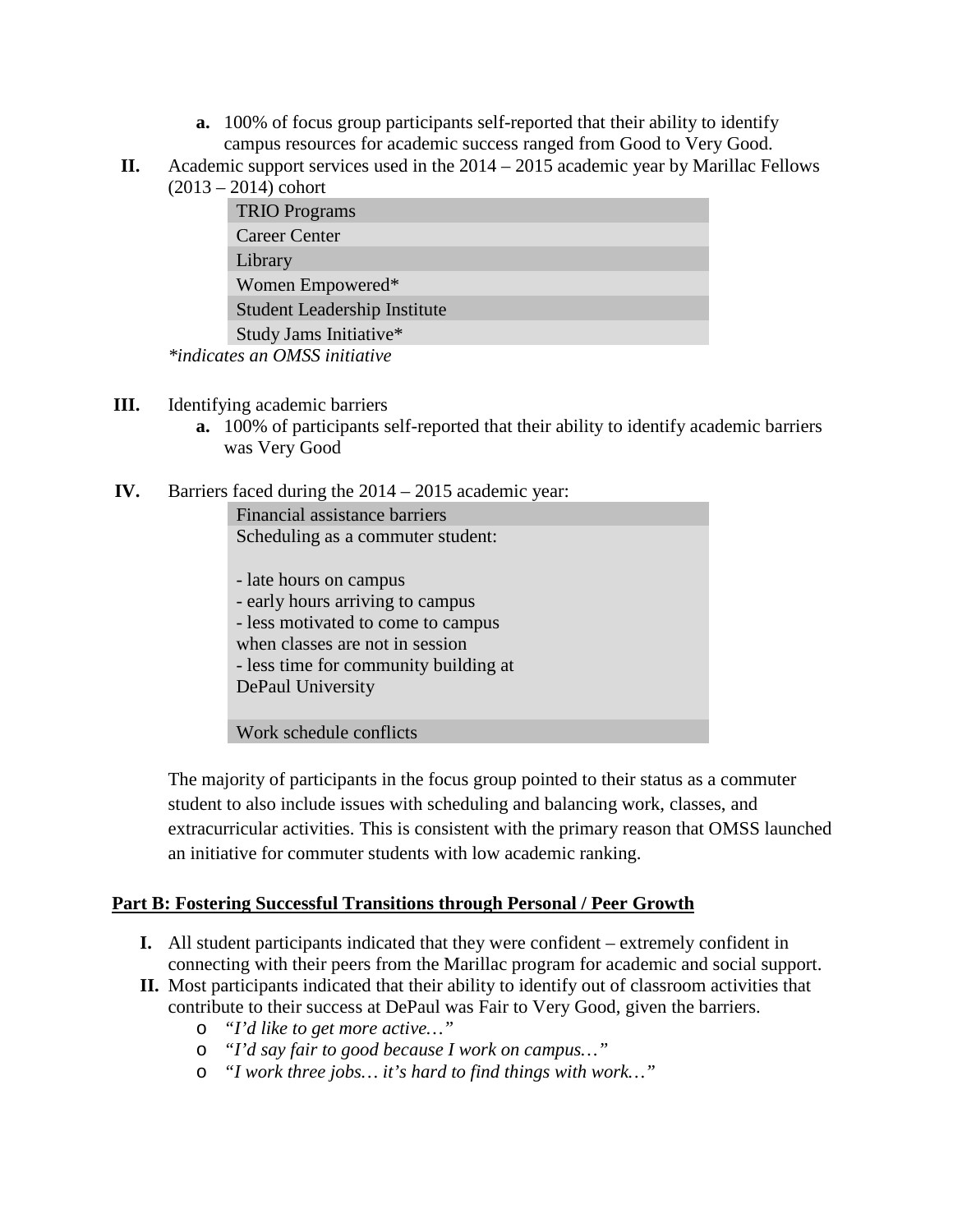However, when asked about the specific co-curricular activities they have engaged in their second year, they had a wealth of experiences and involvement, including:

**Chicago Quarter Mentor (2)**

| <b>STARS Mentor (2)</b>            |  |  |  |  |
|------------------------------------|--|--|--|--|
| <b>Off campus Internships</b>      |  |  |  |  |
| <b>Sorority</b>                    |  |  |  |  |
| Participation in a volunteer group |  |  |  |  |
| Lectures hosted by their academic  |  |  |  |  |
| department                         |  |  |  |  |
| <b>Study abroad</b>                |  |  |  |  |

- **III.**Second year students indicated that the Marillac Fellows were still their primary source of support, even in their second year.
	- o *"Sometimes it can be hard to make friends in class…"*
	- o *"Since we were a cohort, we were able to have space together…"*
	- o *"We took class together for 3 quarters, so we were forced to get close…"*
	- o *"I feel that the other group (2014 – 2015 Marillac cohort) is not as close as we are / were…"*
	- o *"We wanted to take classes together. Having time together and a support system was crucial for me"*
	- o *"I wish it would go on throughout (my time at DePaul)… at least one class together per quarter"*
	- o *"These are the people I can hit up for personal issues. We support each other academically… it would have been sucky if not…"*
	- o *"We're so close. We tried to maintain the cohort model even when we were out of Marillac Fellows"*

**IV.**Other sources of support for transition & personal growth included:

- o STARS peer mentor\*
- o Friends & family
- o Mazza cohort\*
- o Sorority members *\*indicates an OMSS initiative*

## **Data Collection Phase 2 (Individual Interviews & Related Documents, Marillac Fellows 2014 – 2015 Cohort):**

## **Part A: Fostering Successful Transitions through Academic Growth**

- **I.** Identifying academic resources for academic success:
	- *a.* "*The campus resources that greatly contributed to my academic success so far this academic year are the tutoring center, the Writing Center, the Library, and access to online academic resources students would normally have to pay for themselves (i.e. Lynda, software, Ishare). I was made aware of these resources through my Explore Chicago class, my mentor, classmates, posters, and advisors".*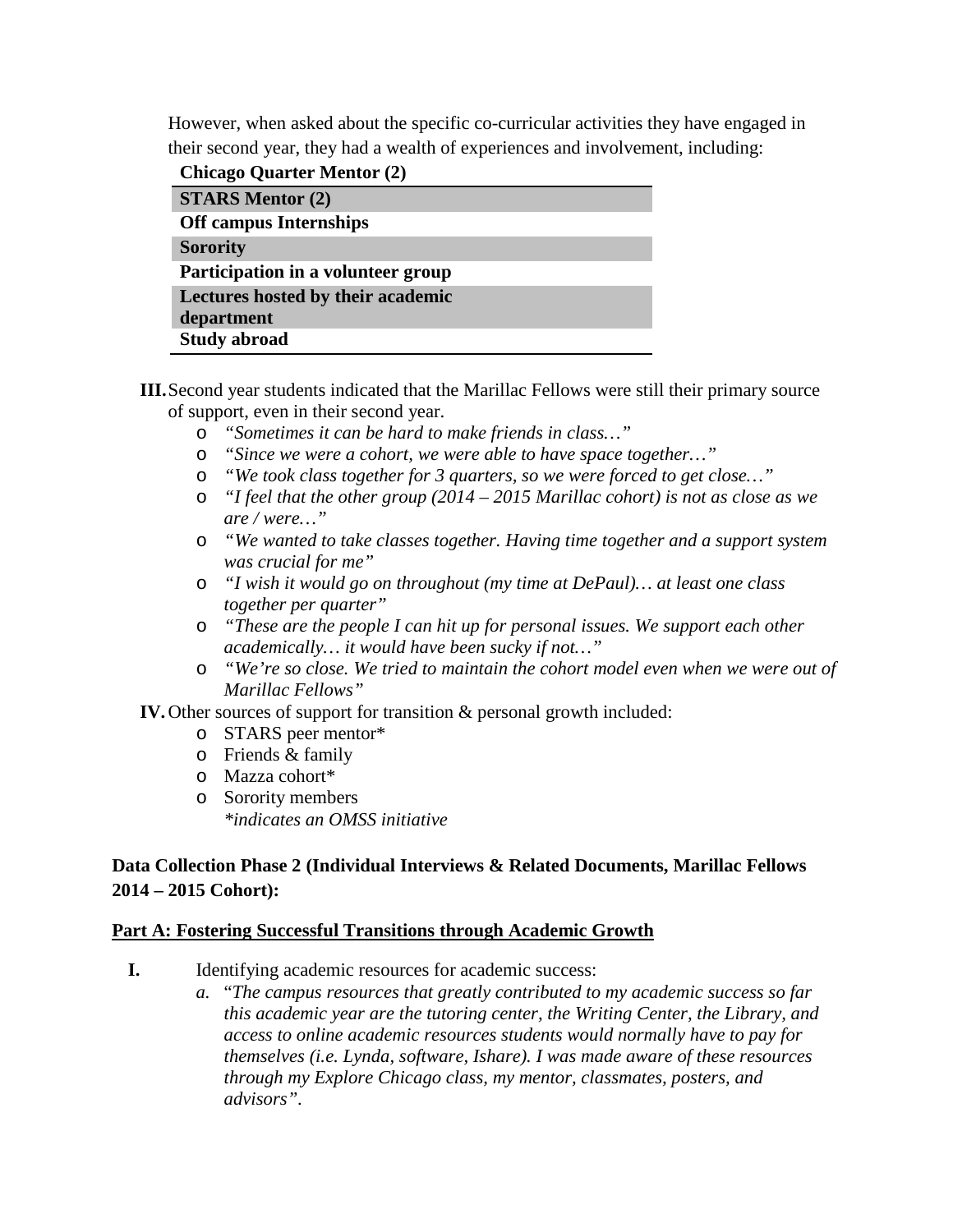- b. *"My STARS Peer Mentor helped me a lot, she told me about the book loan and to go to Study Jams. I get to study with my friends which is helpful*."
- **II.** Identifying academic barriers
	- a. None discussed (1 student)
	- *b. "I commute and so that makes things hard sometimes because it takes away a lot of my time and I just can't be on campus a lot."*

## **Fostering Successful Transitions through Personal / Peer Growth**

- **I.** Connecting with peers for personal growth / peer growth
	- *a. "I believe I have only faced one engagement barrier this year, which was trying to join clubs that fit within my schedule, and are not too late at night… After discussing this issue with my mentor & advisors, the best solution seems to be to write individual articles that can be submitted to the DePaulia as my schedule allows"*
	- *b. "I have connected with most of my peers and support networks through the Marillac Fellows and STARS, since I have classes with majority of the participants of these programs. Since I see them at events, and in class, we eventually become comfortable with one another, and build relationships easily".*
	- *c. "I have become very close with a lot of people from the group. Some of it was because we didn't really like the professor in the fall, so we would all get together to talk about that. But they have been the closest friends I have made; especially since I commute."*
- **II.** Data collection in Phase 1 & 2 came from the 2014 2015 cohort, who seemed to be less engaged in the program due to logistics / scheduling issues. Thus, we asked an additional question to this group: "What would it take to increase your engagement in the Marillac Fellows program". Results include:
	- *a. "I actually believe it would be very beneficial, in terms of increasing my participation in the Marillac Fellows program, for there to be more activities for the participants, so we can make connections with one another more often, and even build networks".*
	- *b. "I wanted to do more stuff with each other as a group not in class, but it would be hard for me to stay around since I have to travel far to get home and my parents don't really like me being out too late."*

## **Data Collection Phase 1 (Surveys, Marillac Fellows 2014 – 2015 Cohort):**

#### **Part A: Fostering Successful Transitions through Academic Growth**

- **I.** Identifying academic resources for academic success:
	- a. The writing center
	- b. Career Center, Writing Center, OMSS office
	- c. UMIN, SLI, OMSS
	- d. Library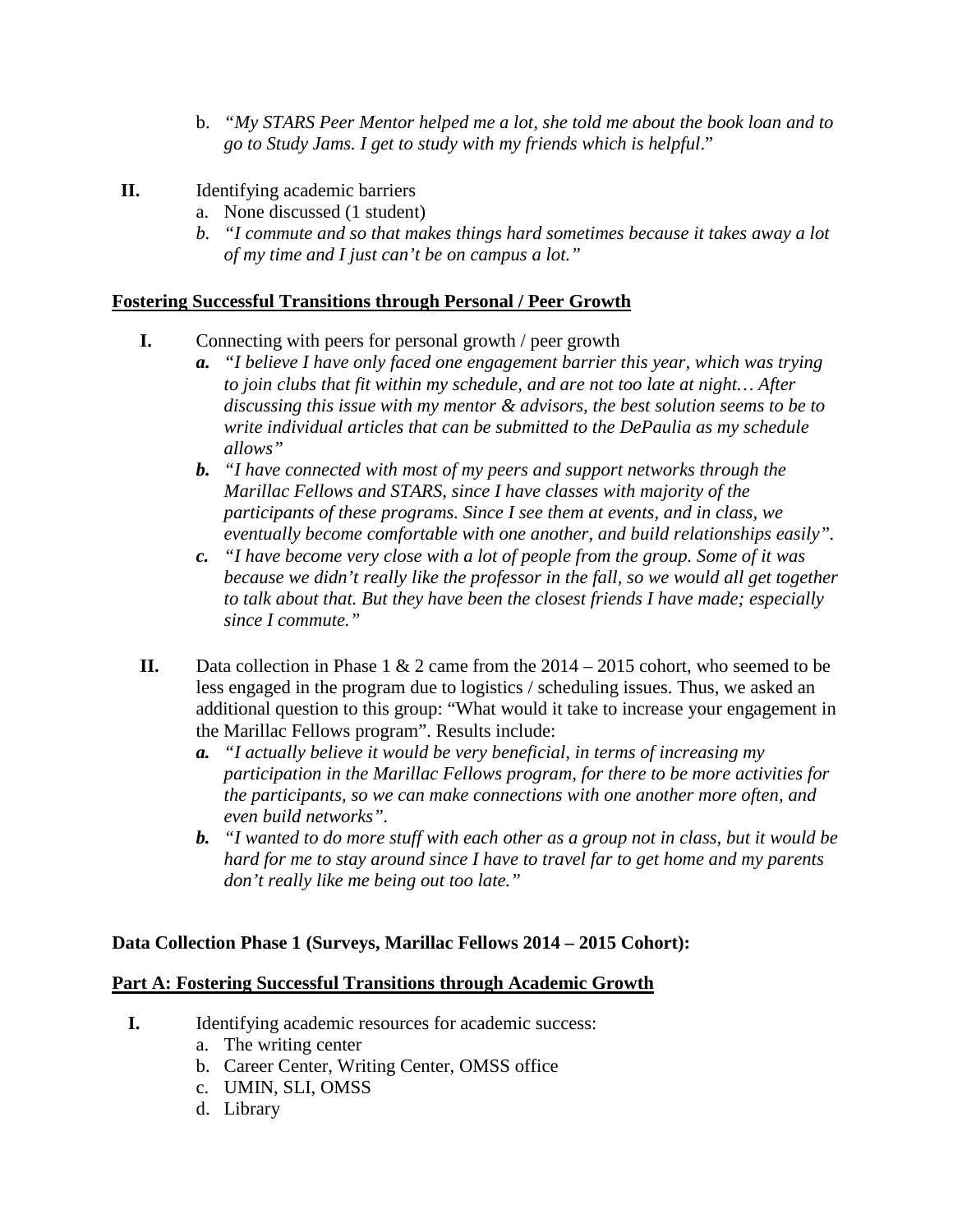- e. Study Jams and Library Research Center
- f. STARS, Marillac Fellows
- g. Book loans
- **II.** Identifying academic barriers
	- a. Time management
	- b. time management, priorities
	- c. LSP 120 class
	- d. Commuting
	- e. Studying

*Complete the table below using your primary learning outcome. This information will be reported to the Office for Teaching, Learning and Assessment to demonstrate achievement toward university learning outcomes. Report each number as a whole number, not as a percentage, range or decimal.*

| <b>Learning Outcome</b>                                                                                                                                                                                                                                                                                                       | <b>Number of Students</b><br><b>Assessed</b>                                                                                                                   | <b>Number of Students</b><br>with Acceptable or<br><b>Better Performance</b>                                                                                                                                                                                                                                                |
|-------------------------------------------------------------------------------------------------------------------------------------------------------------------------------------------------------------------------------------------------------------------------------------------------------------------------------|----------------------------------------------------------------------------------------------------------------------------------------------------------------|-----------------------------------------------------------------------------------------------------------------------------------------------------------------------------------------------------------------------------------------------------------------------------------------------------------------------------|
| Knowledge Acquisition,<br>Application, & Integration<br>Students who participate in<br><b>Student Affairs programs</b><br>and activities will be able to<br>integrate and apply<br>knowledge gained across<br>curricular and co-curricular<br>experiences in order to<br>advance academic,<br>personal, and career<br>growth. | 5 Focus Group<br>2 Surveys Collected Fall<br>5 Surveys Collected Winter<br>2 Individual Interviews<br>19 students assessed for<br>success metrics<br>Total: 31 | Nine of twelve<br>participants have ended<br>the academic year with a<br>cumulative GPA of 2.5<br>or better. The average<br>cumulative GPA: 2.811.<br>Average credit hours for<br>the cohort during the<br>academic year was 26.75<br>with no student hitting<br>the recommended earned<br>48 credit hours for the<br>year. |

# **VI. Discussion & Interpretation of Results**

## *Challenges & Limitations*

As stated above, this year's cohort was faced with many class scheduling conflicts which resulted in a lack of deep participation with the program. This was evidenced when students chose to take classes outside of their cohort, in order to fulfill their academic requirements, low attendance during extracurricular outings such as plays, productions, etc. Thus, one of our biggest challenges during this assessment project was our sample size. We were able to get some robust information due to collecting a variety of data – including surveys, individual interviews, and a focus group from last year's cohort – in order to help tell the story of the Marillac Fellows program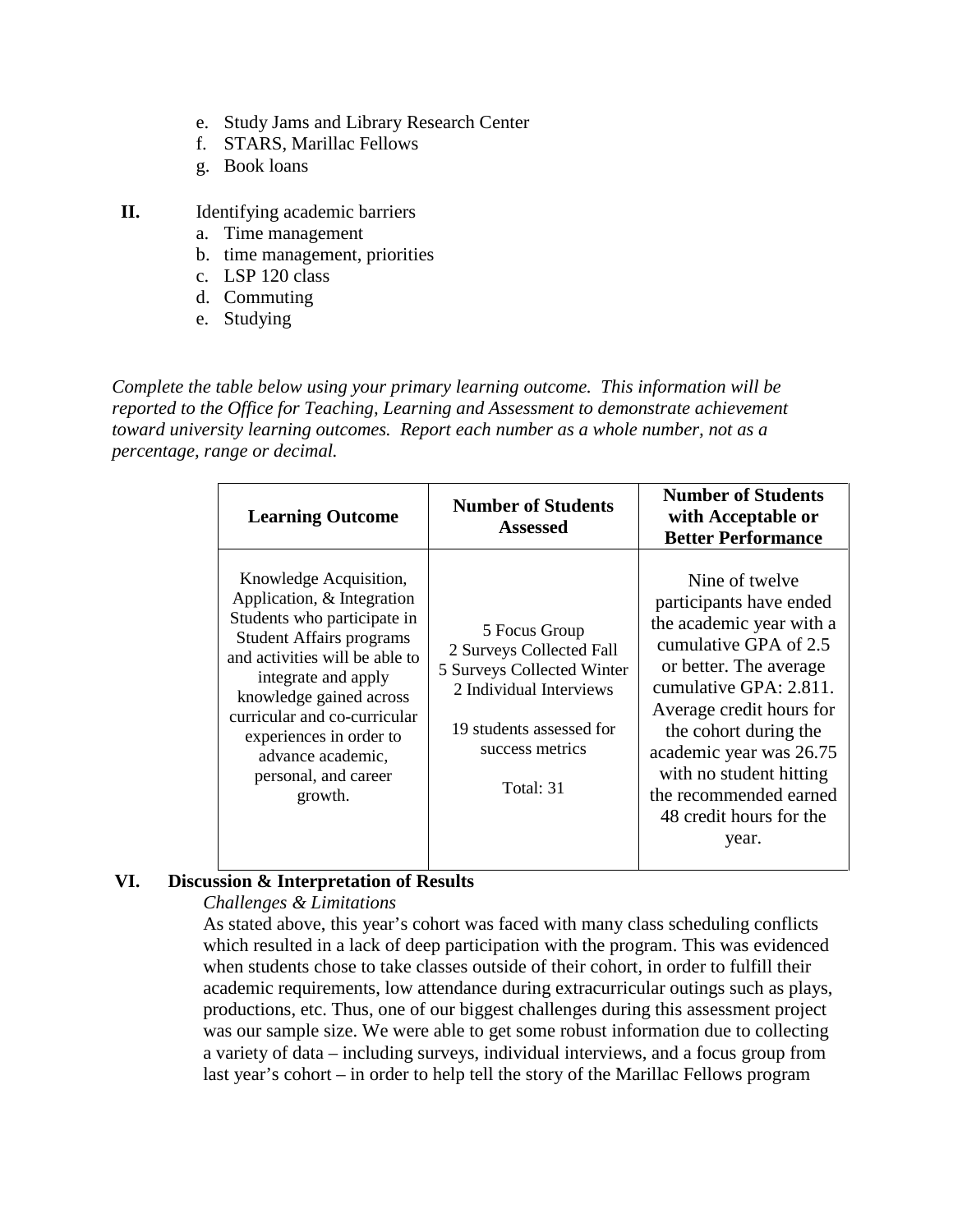from year to year. However, our sample size is still relatively small and is not a representation of all students who fall within this demographic.

#### *Key Findings*

- *Qualitative Data Themes: Three primary themes emerged from our data* o *The differences in cohorts:*
	- There is a stark difference between the data in Phase 3 and Phases 2 & 1, as the Phase 3 participants had a full year of taking academic classes together without interruption. Thus, they described feeling closer to each other, being able to support each other academically and socially, as well as commenting on the differences they perceived from their cohort to this year's cohort. They also described finding ways to carry on the cohort model into their second year by staying in touch and taking courses together, as their schedule / major allows them to.
	- o *The desire for more personal growth / peer networking programs:*
		- The academic cohort of 2014 2015 indicated that they would like more programs that they can use to network with their peers in the Marillac Fellows program, whereas, it seemed that the 2013 – 2014 cohort was able to achieve a stronger peer network. Staff in OMSS will have to think creatively about the ways that we can do this that will still garner a reasonable amount of participation and examine the differences between the programming from 2013 – 2014 cohort  $&$  the  $2014 - 2015$  cohort.
	- *Qualitative and Quantitative Themes:*
		- o *The ability to discuss barriers as a commuter student*
			- In all three phases of data collection, survey results, and focus group, students described and / or alluded to the difficulties of transitioning into their first year as commuter students. Survey results gave us this information in brief, while the individual interviews and focus group really helped us to expound upon the nuances of the issue. Commuting includes traveling, scheduling classes during reasonable hours for the student, and working. Balancing this schedule requires important time management skills (which were alluded to in both the qualitative and quantitative findings).
		- o *The ability to engage with OMSS programs across the board for their student success*
			- In all three phases of data collection, we noticed a trend of students taking advantage of many of the College Transitions programs in OMSS, including STARS peer mentoring (i.e. "*"I have connected with most of my peers and support networks through the Marillac Fellows and STARS, since I have classes with majority of the participants of these*